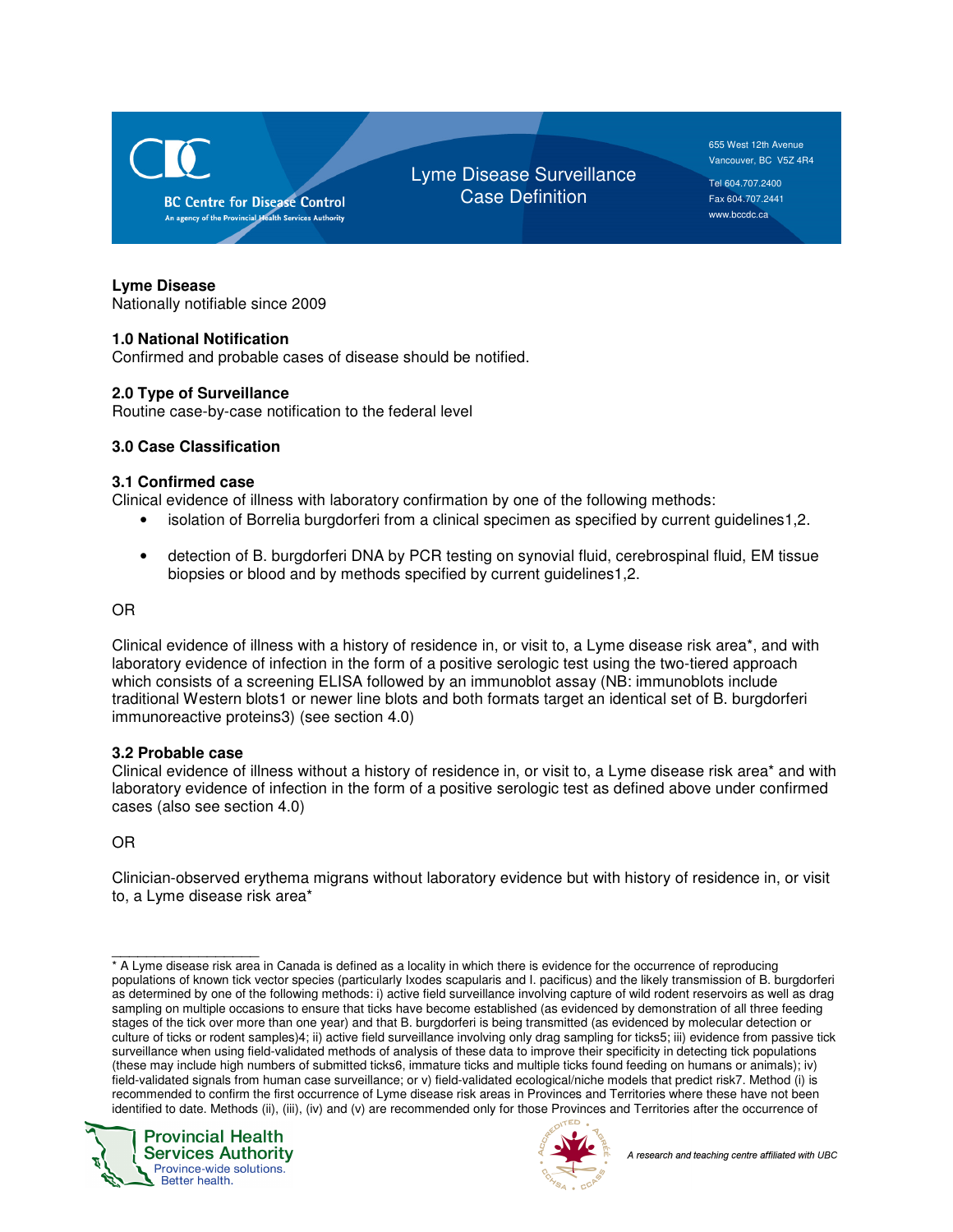**Lyme Disease Surveillance Case Definition** 

one or more reproducing populations of tick vectors, and B. burgdorferi transmission, has been confirmed using method (i). The known locations of Lyme disease risk areas are available at http://www.healthycanadians.gc.ca/diseases-conditions-maladiesaffections/disease-maladie/lyme/risks-risques-eng.php#a3, or through websites of the relevant Provincial and Territorial public health organisations. Information on countries outside Canada where Lyme disease risk occurs can be found at http://www.phacaspc.gc.ca/tmp-pmv/index-eng.php and http://www.cdc.gov/ticks/diseases/abroad.html.

## **4.0 Laboratory Comments**

**BC Centre for Disease Control** An agency of the Provincial Health Services Authority

Criteria for serologic testing are described by the guidelines of the Canadian Public Health Laboratory Network1. Serologic evidence is confirmatory only in patients with objective clinical evidence of disseminated Lyme disease, and a history of residence in, or visit to, a Lyme disease risk area. Serologic testing is not recommended in patients with early localized Lyme disease with exposure from a Lyme disease risk area.

## **5.0 Clinical Evidence**

The clinical information presented below is not intended to describe the complete range of signs and symptoms that may be used in a clinical diagnosis of Lyme disease. Symptoms of early or late disseminated Lyme disease are described in the 2006 clinical practice guidelines of the Infectious Diseases Society of America2. Other symptoms that are, or have been suggested to be, associated with Lyme disease (including those of so-called "chronic" Lyme disease and post Lyme disease syndromes) are considered too non-specific to define cases for surveillance purposes, whether or not they may be caused by B. burgdorferi infection. The following signs and symptoms constitute objective clinical evidence of illness for surveillance purposes for Lyme disease:

#### **Objective evidence of Lyme disease includes the following when an alternative explanation is not found:**

In simple terms Lyme disease has three stages if left untreated: i) Early Lyme disease characterised by a red rash (>5cm; called erythema migrans or EM) that spreads from the site of the tick rash (as described below); ii) Early disseminated Lyme disease characterised by multiple EM rashes and/or neurological (facial paralysis or meningitis-like) manifestations and/or heart problems (palpitations caused by heart block) which may last several weeks to months; and iii) Late disseminated Lyme disease which is most commonly intermittent arthritis and may last months to over a year. In detail the manifestations are:

**Erythema migrans (EM):** a round or oval expanding erythematous area of the skin greater than 5 cm in diameter and enlarging slowly over a period of several days to weeks. It appears one to two weeks (range 3-30 days) after infection and persists for up to eight weeks. Some lesions are homogeneously erythematous, whereas others have prominent central clearing or a distinctive target-like appearance. On the lower extremities, the lesion may be partially purpuric. Signs of acute or chronic inflammation are not prominent. There is usually little pain, itching, swelling, scaling, exudation or crusting, erosion or ulceration, except that some inflammation associated with the tick bite itself may be present at the very centre of the lesion. Note: An erythematous skin lesion present while a tick vector is still attached or that has developed within 48 hours of detachment is most likely a tick bite hypersensitivity reaction (i.e. a noninfectious process), rather than erythema migrans. Tick bite hypersensitivity reactions are usually < 5 cm in largest diameter, sometimes have an urticarial appearance and typically begin to disappear within 24- 48 hours. Diagnosis of EM requires careful examination by a physician to eliminate alternative types of skin rash. Note that it is recommended that physicians would normally treat patients with EM without recourse to serological testing as specific antibodies are often not detectable in early Lyme disease2.

#### OR

**Objective evidence of disseminated Lyme disease includes any of the following when an alternative explanation is not found:**